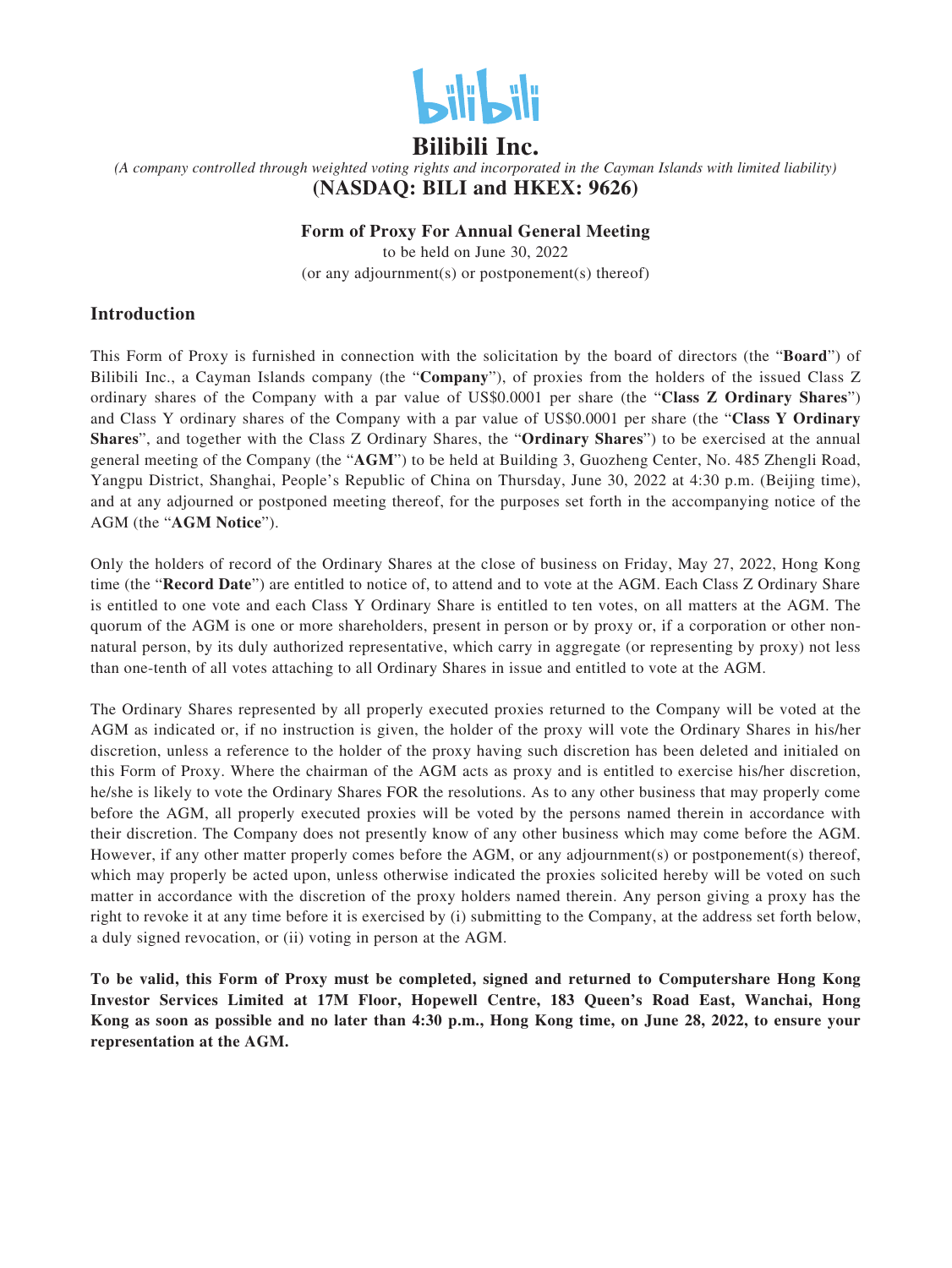

# **Bilibili Inc.**

*(A company controlled through weighted voting rights and incorporated in the Cayman Islands with limited liability)* **(NASDAQ: BILI and HKEX: 9626)**

#### **FORM OF PROXY FOR ANNUAL GENERAL MEETING TO BE HELD ON JUNE 30, 2022**

(or any adjournment(s) or postponement(s) thereof)

 $\frac{I/We}{\text{of}}$ of  $\overline{\phantom{a}}$ ,  $\overline{\phantom{a}}$ ,  $\overline{\phantom{a}}$ ,  $\overline{\phantom{a}}$ ,  $\overline{\phantom{a}}$ ,  $\overline{\phantom{a}}$ ,  $\overline{\phantom{a}}$ ,  $\overline{\phantom{a}}$ ,  $\overline{\phantom{a}}$ ,  $\overline{\phantom{a}}$ ,  $\overline{\phantom{a}}$ ,  $\overline{\phantom{a}}$ ,  $\overline{\phantom{a}}$ ,  $\overline{\phantom{a}}$ ,  $\overline{\phantom{a}}$ ,  $\overline{\phantom{a}}$ ,  $\overline{\phantom{a}}$ being the registered holder of Class Z ordinary shares *(Note 1)*, par value US\$0.0001 per share, and Class Y ordinary shares <sup>(Note 1)</sup>, par value US\$0.0001 per share, of Bilibili Inc. (the and Class Y ordinary shares <sup>*(vote 1)*</sup>, par value US\$0.0001 <br>"**Company**"), hereby appoint the Chairman of the Annual General Meeting <sup>*(Note 2)*</sup> or of

as my/our proxy to attend and act for me/us at the Annual General Meeting (or at any adjournment(s) or postponement(s) thereof) of the Company to be held at Building 3, Guozheng Center, No. 485 Zhengli Road, Yangpu District, Shanghai, People's Republic of China on Thursday, June 30, 2022 at 4:30 p.m. (Beijing time) and at any adjournment(s) or postponement(s) thereof, and in the event of a poll, to vote for me/us as indicated below, or if no such indication is given, as my/our proxy thinks fit <sup>(Note 3)</sup>.

|    | <b>RESOLUTIONS</b>                                                                                                                                                                                                                                                                                                                                                                                           | $\textbf{FOR}^{(\textit{Note 3})}$ | $\mathbf{AGAINST}$ (Note 3) | $\mathbf{ABSTAIN}$ (Note 3) |
|----|--------------------------------------------------------------------------------------------------------------------------------------------------------------------------------------------------------------------------------------------------------------------------------------------------------------------------------------------------------------------------------------------------------------|------------------------------------|-----------------------------|-----------------------------|
| 1. | As an ordinary resolution:                                                                                                                                                                                                                                                                                                                                                                                   |                                    |                             |                             |
|    | <b>THAT</b> the audited consolidated financial statements of<br>the Company and the reports of the directors and auditor<br>of the Company for the year ended December 31, 2021 be<br>received                                                                                                                                                                                                               |                                    |                             |                             |
| 2. | As an ordinary resolution:                                                                                                                                                                                                                                                                                                                                                                                   |                                    |                             |                             |
|    | <b>THAT</b> JP Gan be re-elected to serve as an independent<br>director until the 2025 annual general meeting of<br>shareholders and until his successor is duly elected and<br>qualified, subject to his earlier resignation or removal                                                                                                                                                                     |                                    |                             |                             |
| 3. | As an ordinary resolution:                                                                                                                                                                                                                                                                                                                                                                                   |                                    |                             |                             |
|    | <b>THAT</b> Eric He be re-elected to serve as an independent<br>director until the 2025 annual general meeting of<br>shareholders and until his successor is duly elected and<br>qualified, subject to his earlier resignation or removal                                                                                                                                                                    |                                    |                             |                             |
| 4. | As an ordinary resolution:                                                                                                                                                                                                                                                                                                                                                                                   |                                    |                             |                             |
|    | THAT Feng Li be re-elected to serve as an independent<br>director until the 2025 annual general meeting of<br>shareholders and until his successor is duly elected and<br>qualified, subject to his earlier resignation or removal                                                                                                                                                                           |                                    |                             |                             |
| 5. | As an ordinary resolution:                                                                                                                                                                                                                                                                                                                                                                                   |                                    |                             |                             |
|    | <b>THAT</b> within the parameters of Rule 13.36 of the Hong<br>Kong Listing Rules, the granting of a share issue mandate<br>to the board of directors of the Company to issue, allot or<br>deal with unissued Class Z ordinary shares and/or ADSs<br>not exceeding 20% of the total number of issued ordinary<br>shares of the Company as of the date of passing of such<br>ordinary resolution, be approved |                                    |                             |                             |
| 6. | As an ordinary resolution:                                                                                                                                                                                                                                                                                                                                                                                   |                                    |                             |                             |
|    | THAT within the parameters of the Hong Kong Listing<br>Rules, the granting of a share repurchase mandate to the<br>board of directors of the Company to repurchase Class Z<br>Ordinary Shares and/or ADSs not exceeding 10% of the<br>total number of issued Shares as of the date of passing of<br>such ordinary resolution, be approved                                                                    |                                    |                             |                             |